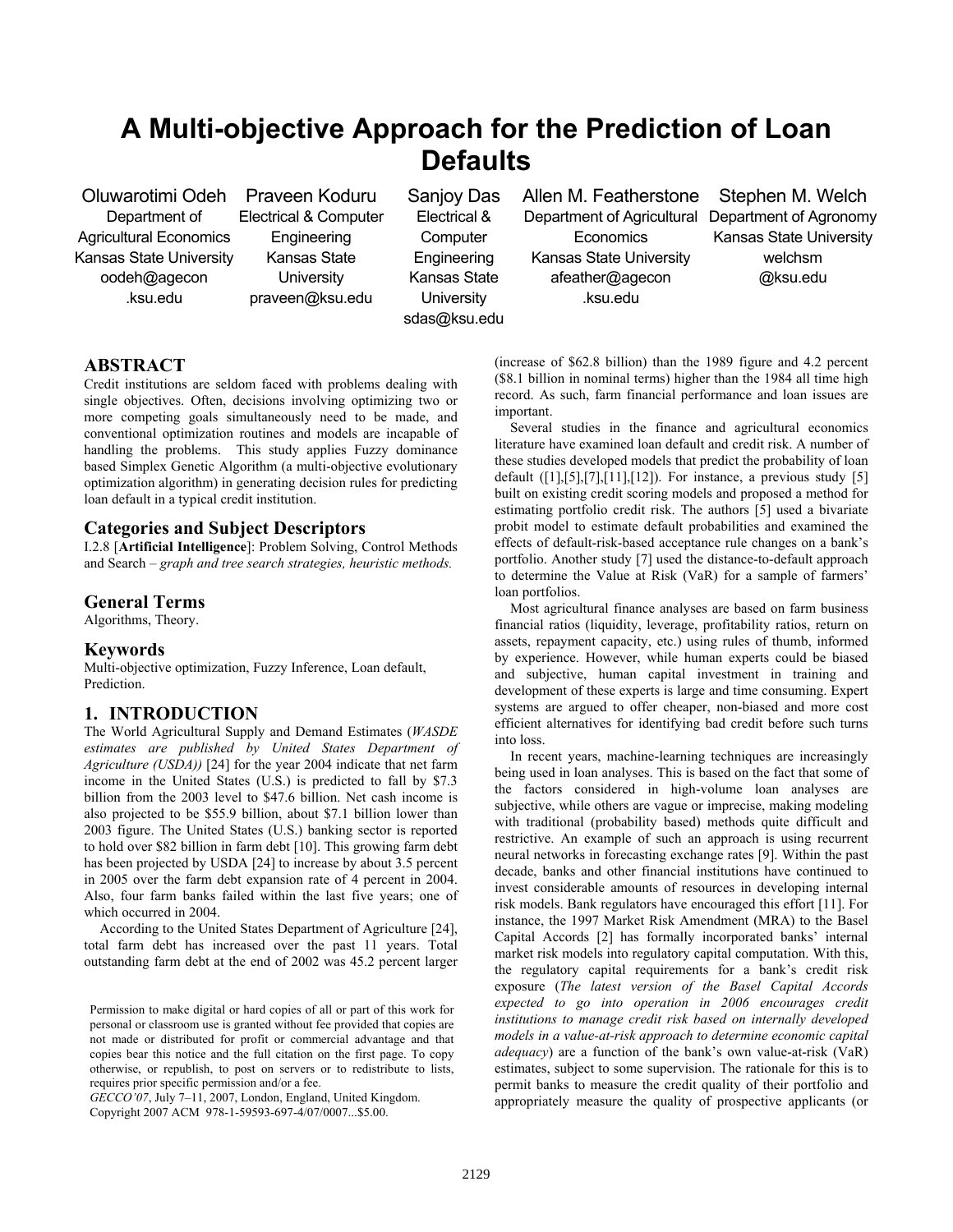investment opportunities). This makes it attractive for a bank to develop or buy its own risk-assessment model, enhancing more accurate and efficient management of a bank's assets. This also enables them to appropriately price risk.

With more reliable prediction of the probability of loan loss, creditors attempt to minimize and/or price credit risk (*exposure in this context refers to the overall credit risk arising from loans already extended*) by devoting special attention to the performance rating and approval procedures for any prospective credit application. Rather than use the conventional credit scoring approach, rating of applications for large transactions, usually above \$5 million, are physically examined and rated directly by bank officials, with the degree of scrutiny increasing with credit volume. This has been shown to be expensive relative to the more quantitative credit scoring approach [1]. Because of the cost, statistical models are often used for scoring most small volume loans, in spite of the fact that judgmental rating systems are generally believed to offer greater accuracy, confidence, and flexibility [23].

Managers and credit officers in credit institutions are not always faced with problems involving single objectives. Rather, they make decisions involving optimizing two or more competing goals simultaneously. In which case, conventional optimization routines designed to handle single objective optimization problems and models are incapable of handling these problems.

Modeling credit rating problems may involve minimizing the estimation error (Sq-err) while ensuring some confidence or risk tolerance level for misclassification. The risk element relates to misclassifying bad credit as good such that any amount granted based therein will be lost. But the profit of the credit institution is closely tied to its ability to make profit from funds loaned to customers, who have to pay back the principal and the interest. Profit cannot be made unless repayments (Principal and interest) are made in a timely fashion. Small errors in credit assessment are not important given the lumpiness of credit pricing which is usually in 25 basis point increments. However, large misclassifications are important as that would often result in the mispricing of risk. Because different institutions price risk differently it is important to allow for more than one risk tolerance in addition to allowing a financial institution to examine the effect of alternative tolerance levels on the optimal decision rules. As such, this results in the competing objectives as shown in Fig 1.

Existing optimization routines (e.g. EV model used in risk modeling) often translate multi-objective problems into a single objective function by using aggregated weight techniques. This requires the problem to be solved several times to obtain all the good solutions that are optimal in all the objectives considered. This approach is inappropriate in solving two or more objective function problems because available options or combinations of different varieties of optimal options are not explored. For instance, the simultaneity and interaction between these alternative combinations are never empirically examined. Based on recent developments in the engineering profession ([3], [6], [8]), this study applies a multi-objective optimization algorithm [8] useful in handling problems like these. Second, the proposed approach also offers the credit analyst the opportunity and flexibility to incorporate some prior knowledge into the estimation process. This allows using the peculiar characteristic of the data to generate linguistic rules that are useful in improving credit assessment decisions.

In this study, an elitist fuzzy dominance based multi-objective hybrid of an elitist multi-objective genetic algorithm and simplex algorithm [8] is used to optimize the fuzzy rules over a range of risk tolerance levels (delta). A credit analyst would therefore be presented with equally optimized decisions rules based on the available data. So, in addition to offering rules that are similar to everyday language, these rules are optimized empirically and the best ones are selected.



In this study the two objective functions  $(f_1 \text{ and } f_2)$  that are to be minimized are defined as:

$$
f_1 = \frac{\sum_{i=1}^{n} e^2(i)}{n}, \text{ where}
$$

$$
e(i) = \begin{cases} |s(i) - \hat{s}(i)| - \delta, & \text{if } |s(i) - \hat{s}(i)| \ge \delta \\ 0, & \text{otherwise} \end{cases} \tag{1}
$$

$$
f_2 = \delta, \text{ where } 0 \le \delta < 0.3 \tag{2}
$$

where equation (1) minimizes the average error in prediction of  $\hat{s}(i)$  as a function of error tolerance and equation (2) minimizes the error tolerance while restricting it to a pre-specified range. The error tolerance is the absolute difference between the model output and the original target output, less than a specified tolerance value (chosen to be 0.3). The tolerance (delta) shows the credit risk margin within which the misclassification error is acceptable and hence, no penalty will be denoted. Values lower than delta (0.3 in the initial case) is set to zero, as shown in Figure 1. This particular objective function ensures that solutions with error less than the pre-specified value are equally preferred while those greater than this specified values are penalized.

## **2. PROBLEM STATEMENT**

The objective of a *typical* credit institution is to minimize portfolio loss, which is often expressed as:

$$
EL = PD * LGD * EAD \tag{3}
$$

where EL is the expected loss, PD is the Probability of default, LGD is the loss given default and EAD is the Exposure at default. Both PD and LGD are expressed in percentages while EAD is in monetary units (e.g. dollars). Effort is made to estimate the probability of default for every loan, thereby enhancing the assessment of its potential cost and accurately measuring the portfolio risk.

To minimize portfolio loss, a credit institution must be able to predict its loan default rate or at best minimize its portfolio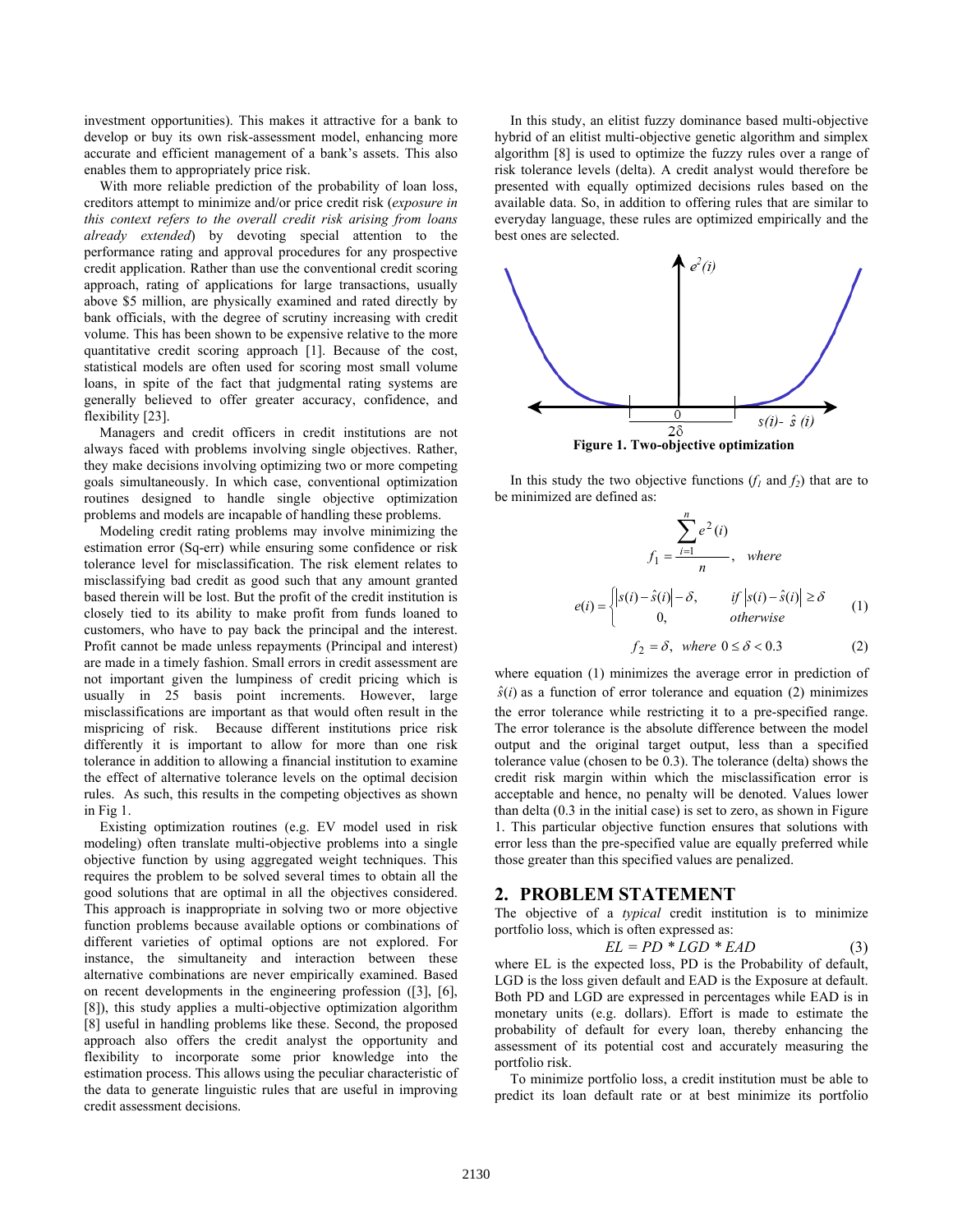default within an acceptable error margin. Banks are therefore required to set aside a particular percentage of their liquid assets to meet expected losses (EL). The percentage is largely determined by the expected default risk, often expressed as probability of default on each loan and useful for determining the portfolio loss distribution.

While predicting credit default can be carried out using traditional econometric techniques, incorporating expert knowledge into the estimation procedure has been faced with several challenges. This necessitates the use of fuzzy inference system for predicting loan default and allows expert knowledge to be incorporated in the credit appraisal process, while making available to credit officers, linguistic rules that would be useful in their credit ratings and assessments. In our sample case, the credit analyst is offered a Pareto optimal solution set, expressed in easily understandable linguistic rules.

Figure 2 shows a typical fuzzy inference system with five steps. Crisp input values are fuzzified in the first step to determine their respective membership functions (the measure of belief in the fuzzy indicator). In the second step, the inference system combines the fuzzy indicators as described by the fuzzy rule structure in the system. An output value (rule-strength) is produced by each rule showing its impact on the system. All the rules are later weighted based on their respective value and aggregated together to give a single output, in the case of a sugeno type system or a set of linguistic consequents, if it is a mamdani type.



**Fig. 2: Fuzzy Inference System** 

In this study, we use the Tagaki-Sugeno [21] approach because it is more tractable and the main focus is on estimating a crisp output, from which we were able to optimize the generated linguistic rules. This is empirically specified in equation (4),

$$
R^1: If (CDRC \text{ is High}^1 \text{ and } OE \text{ is High}^1 \text{ and } WC \text{ is High}^1),
$$
  
\n
$$
then (Y = Y^1 = c_0^1 + c_1^1 CDRC + c_2^1 OE + c_3^1 WC)
$$
  
\n
$$
R^2: If (CDRC \text{ is High}^2 \text{ and } OE \text{ is Medium}^1 \text{ and } WC \text{ is High}^1),
$$
  
\n
$$
then (Y = Y^1 = c_0^1 + c_1^1 CDRC + c_2^1 OE + c_3^1 WC)
$$
  
\n
$$
R^1: If (CDRC \text{ is Medium}^1 \text{ and } OE \text{ is High}^1 \text{ and } WC \text{ is Low}^1),
$$
  
\n
$$
then (Y = Y^{12} = c_0^{12} + c_1^{12} CDRC + c_2^{12} OE + c_3^{12}WC)
$$
  
\n
$$
R^{21}: If (CDRC \text{ is Low}^2 \text{ and } OE \text{ is Low}^2 \text{ and } WC \text{ is Low}^2),
$$
  
\n
$$
then (Y = Y^{21} = c_0^{21} + c_1^{21} CDRC + c_1^{21} OE + c_3^{21} WC)
$$

where the input variables are CDRC (Capital Debt Repayment Capacity), OE (Owner's Equity) and WC (Working Capital) while High, Medium and Low are the fuzzy terms.  $Y^i$  is the consequence or output of rule *i* while the  $c_j^i$  's are the parameters determined endogenously. The number of rules is determined by  $x^n$  where *x* is the number of inputs and there are *n* input membership functions. In the estimation process, the triangular membership function was used for the inputs while the linear membership was used for the output.

With this specification, the consequence is a linear equation, and *ci 's* are a total of 108 parameters (i.e. four parameters per rule for the twenty seven rules). This indicates the impact of each variable and the bias in the respective rules. This specification makes it easy to obtain the overall output as a weighted average of the consequents  $(Y^i)$  thus  $Z^7$ 

$$
\hat{Y} = \frac{\sum_{l=1}^{27} w^l Y^l}{\sum_{l=1}^{27} w^l}
$$
\n(5)

where  $w<sup>l</sup>$  is defined as

$$
w' = \prod_{i=1}^{p} \mu_{F_i'}(x_i) = \mu_{F_i'}(CDRC)^* \mu_{F_i'}(OE)^* \mu_{F_i'}(WC)
$$
 (6)

and denotes the truth value of the output or  $Y=Y^l$  proposition.  $F_i^l$ can be High, Medium or Low when the input variables are fuzzified, while the right hand expression simply denotes the intersection of the membership functions of the three input variables, CDRC, OE and WC. The variable  $w<sup>l</sup>$  is identical to a nonlinear interaction term between the three variables in traditional regression analysis. So, there are twenty seven nonlinear parameters (one for each of the rules) in this case, making a total of 135 parameters (with the 108 linear parameters) that are tuned simultaneously The high number of estimates make this optimization procedure computationally challenging for traditional econometric procedures. In this study, an elitist fuzzy dominance based multi-objective hybrid of a genetic algorithm and simplex algorithm [8] is used to optimize the fuzzy rules over a range of risk tolerance levels (delta).

### **3. MULTI-OBJECTIVE OPTIMIZATION**

Most real world problems involve optimization of multiple conflicting objectives at the same time. Conventional methods to solve such problems would generally assign weights to each of the objectives that reflect their relative importance in the problem. However, it is often difficult to find the weights capable of accurately indicating the actual problem. Moreover, it is not always advisable to combine all the objectives into a single objective since this makes it impossible for us to explore the simultaneity inherent in the real life problem. Therefore, to solve these types of problems in a purely multi-objective sense we need to use the concepts of Pareto optimality.

#### **3.1 Pareto Optimality**

Consider a multi-objective optimization problem, where we have *n* number of competing objectives to be minimized with each objective specified as  $O_i$ , i=1,...,n. A is said to dominate B when the following condition is satisfied:  $A \geq B$  iff  $O_i(A) \leq$  $O_i(B)$   $\forall$  *i*, and  $\exists$  *i* such that,  $O_i$  (A) <  $O_i(B)$ . The dominance relationship is denoted as  $A \succeq B$ , stating that A is preferred to B. In microeconomic theory, this hypothesis of rationality assumes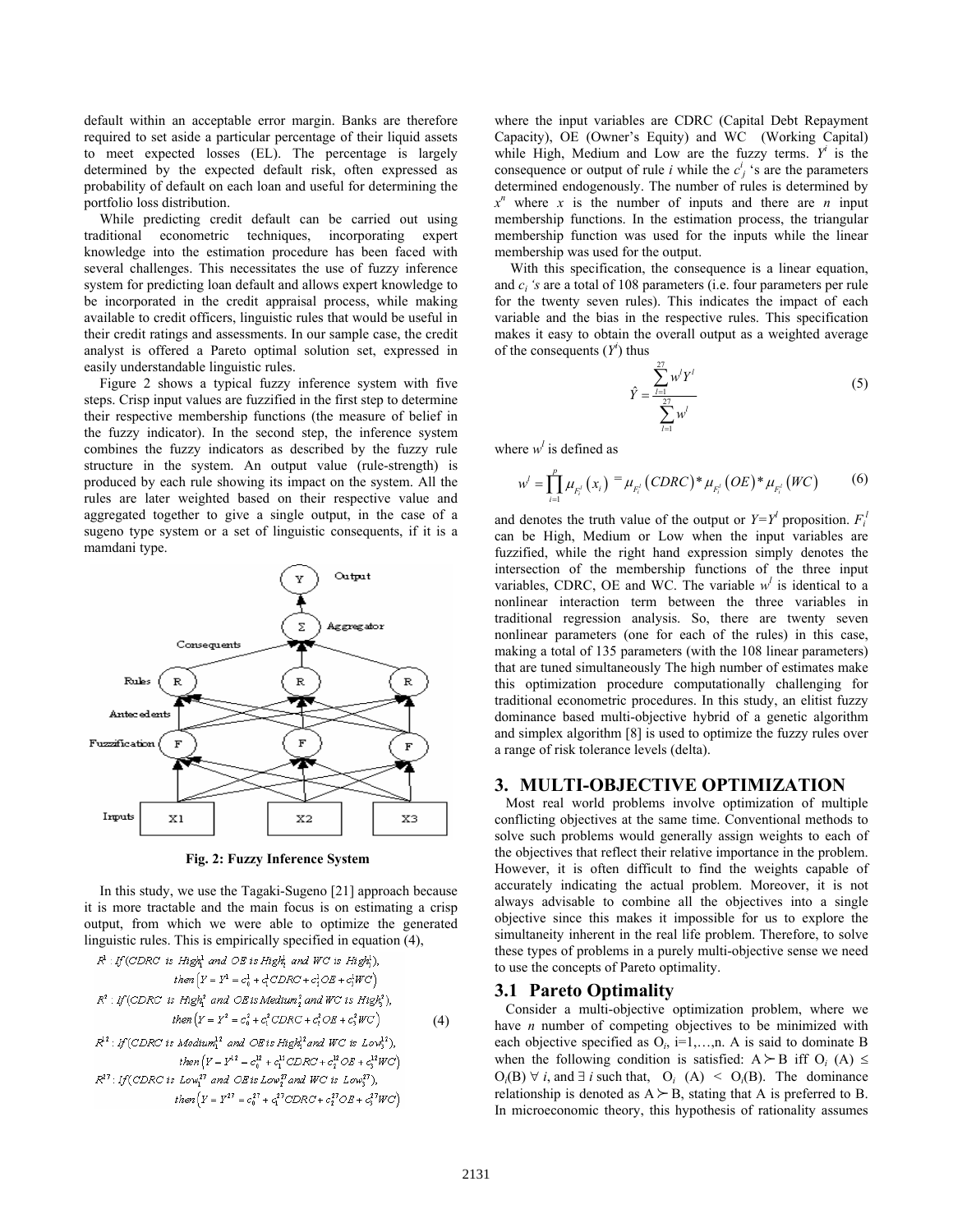

**Fig. 3. Flowchart of FSGA Algorithm** 

completeness and transitivity [15]. Completeness ensures that a decision maker has a well-defined preference when faced with two alternatives, while transitivity implies that the preference of the individual cannot circle (i.e. he cannot prefer option A to B, B to C and also prefer C to A).

A solution is said to be Pareto-optimal if it is not dominated by any other candidate in the solution set. That is, with *n* solution candidates  $(s^1, s^2...s^n)$  in a given solution set S, and  $s^p$  defined as a Pareto-optimal solution, the Pareto Front  $(\Gamma)$  is given as:

$$
\Gamma = \{ s^p \in S | \, \forall \, s \in S, s^p \succ s \} \tag{7}
$$

## **3.2 Fuzzy Dominance based Simplex-GA Hybrid Algorithm (FSGA)**

We used the Fuzzy Dominance Based Genetic Algorithm-Simplex Hybrid Algorithms [8] that is based on the concept of fuzzy dominance. Unlike other multi-objective approaches that assume a crisp dominance measure for Pareto ranking, a degree of dominance referred to as "Fuzzy dominance" is adopted here. This facilitates the hybridization of the genetic algorithm with other local optimization techniques such as Nelder-Mead simplex, which is not possible with other traditional methods.

In this algorithm, dominance is determined using fuzzy membership functions. The distance between the two individual solution candidates on each objective is determined and those closer to the Pareto front are preferred to (dominated) solutions that are far away. The closer a solution candidate is to the Pareto front the less dominated it is in the solution set and the lower is its fuzzy dominance value. The fuzzy membership function makes it possible to determine the degree by which each solution is dominated by other solutions in the population. This allows ranking the individuals and selecting the non-dominated solutions based on their dominance measure.

A value in the range of [0, 1] is assigned to each individual in a population with the non-dominated solutions in the Pareto front assigned lowest values and the dominated solutions are assigned higher values. By definition, if we let S be a population of

solutions, where each solution minimizes the error of misclassification and each is contained in a set of solutions U. Suppose  $s_i$  is fuzzy dominated by another,  $s_f$ , the degree of dominance is denoted by:

$$
s_f^{dom}(S^F \succ s_i) = \bigoplus_{s_f \in S} s_f^{dom}(s_f^F \succ s_i)
$$
 (8)

where  $\Theta$  and  $\prec^F$  represents t-conorm and fuzzy dominance respectively. Fuzzy dominance in this respect $(s_f \prec^F s_i)$ , indicates that  $s_f$  has a smaller misclassification error than every  $s_i$  in the solution set.

In the multi-objective fuzzy dominance based optimization routine, a hybrid of the Nelder-Mead simplex algorithm and the genetic algorithm (GA) is used. Both are derivative free algorithms. At each generation a part of the population is used to populate the simplex and GA is populated using tournament selection as shown in Figure 2. While the simplex conducts a local search by utilizing local search space information, the GA is a global search technique that attempts to ensure that the process is not trapped in a local minimum by searching through the entire solution space. This has been proven to provide faster convergence in comparison with other state of the art algorithms. For GA, selection is done using binary tournament selection. This involves randomly selecting two individual solution candidates, among which the least dominated ones are selected for populating the next generation population. There are many different types of crossover operations: Single point, two-point, uniform, convex etc. We have used convex crossover in the current problem. The mutation operator introduces a fractional change, typically 0.2 or less, in given solutions to test their robustness. The crossover rate is set at 0.8 and a mutation rate of 0.1 is used.

Elitism is used to archive the best solution candidates (Pareto front solutions): any other solution candidate in the population does not dominate them. The elite is not subjected to crossover and mutation but re-introduced into subsequent population for evaluation, to ensure that it is still the best solution candidate. The process is iterated for a desired number of generations or until a pre-specified fitness measure condition is met.

# **4. OPTIMIZING FUZZY-RULE SET**

Using the hybrid algorithm discussed above, the fuzzy rule weights obtained from the fuzzy training in the Adaptive Neurofuzzy Inference System (ANFIS) [24] estimations of the dataset are optimized. This is necessary to examine and develop sets of decision rules that can be useful for credit approval. Rules are quite useful because of their linguistic properties, ease of understanding and because they are based on empirical information from customer loan characteristics. The added advantage is that information based on expert advice or experience can be translated and optimized.

The rule strengths are iteratively generated while the dual objectives of minimizing estimation error and ensuring that a range of risk tolerance level is simultaneously maintained are optimized. The model output is determined by appropriately aggregating and weighting the rules based on their respective rule strengths.

#### **5. DATA DESCRITION**

The data used for this study are from the Seventh Farm Credit District's customers' loan database [4]. The data consist of loans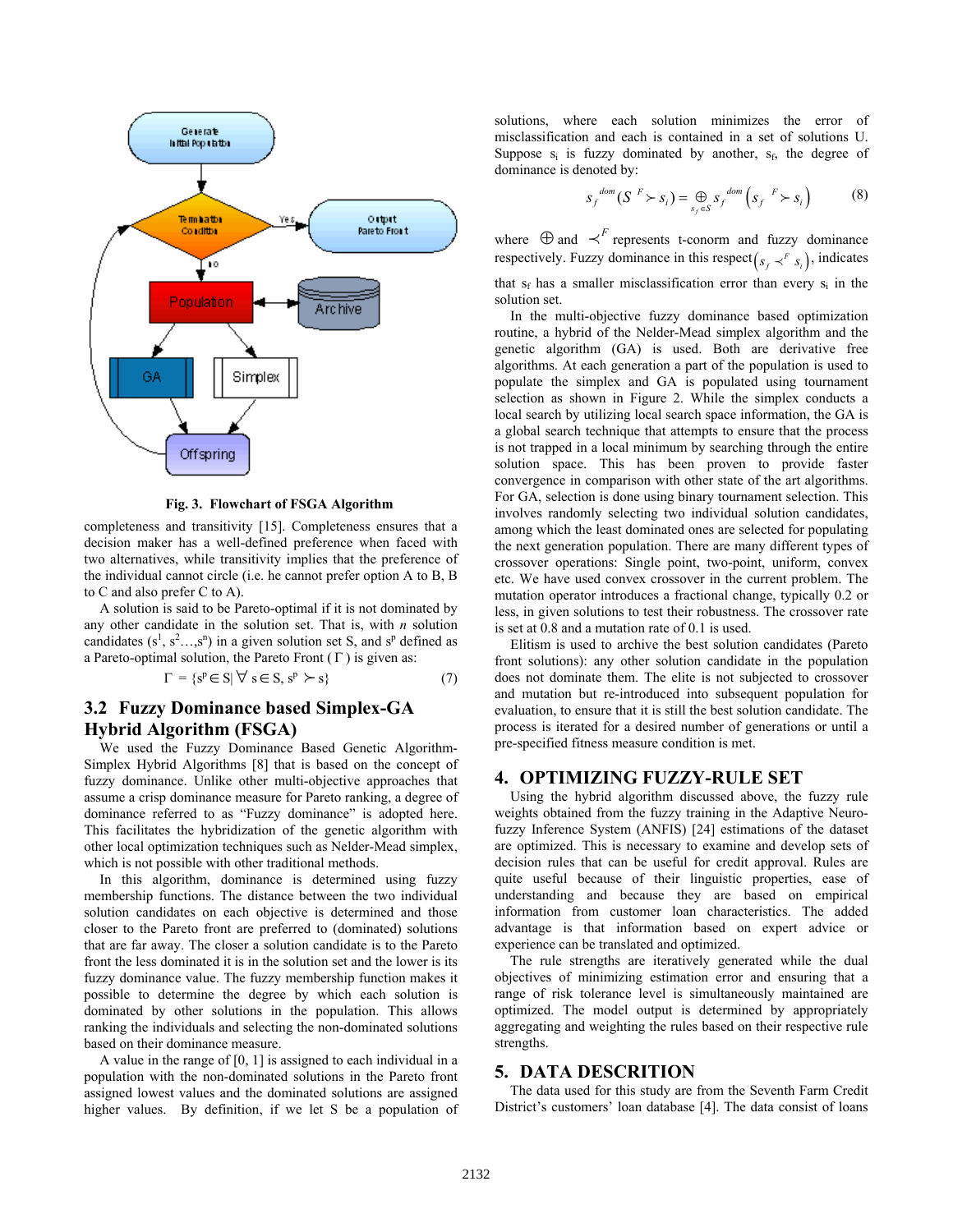from eleven states (Arkansas, Illinois, Indiana, Kentucky, Michigan, Minnesota, Missouri, North Dakota, Ohio, Tennessee and Wisconsin) covered by the bank during the period (1995- 2002).

The four variables used in this study are the Default Dummy (DD), Capital Debt Repayment Capacity (CDRC) percentage, Owners Equity (OE) percentage and the Working Capital (WC) percentage. The DD is an indicator that takes a value of unity (1) if loan default is observed and zero otherwise. This definition considers non-payment of principal and/or interest as default when such fell in arrears by 90 days or more [4]. The other three variables used have been found to be important determinants of the probability of default of loans granted by the Seventh Farm Credit District [4] and have been used in other related studies [18].

Table 1 shows the summary statistics of the data used, while Table 2 shows a summary of the parameters used for generating the triangular membership functions used in the Tagaki-Sugeno fuzzy inference system.

| Table 1 |  | <b>Statistical Description of the Data</b> |  |
|---------|--|--------------------------------------------|--|
|---------|--|--------------------------------------------|--|

| <b>VARIABLE NAME</b>   | <b>MEAN</b> | <b>STD</b> | MIN       | <b>MAX</b> |
|------------------------|-------------|------------|-----------|------------|
| Repayment Capacity     | 153.04      | 68.08      | $-70.03$  | 379.86     |
| Owner's Equity $(\% )$ | 64.16       | 17.48      | 11.44     | 116.82     |
| Working Capital (%)    | 36.75       | 67.09      | $-222.62$ | 305.38     |
| No. of Observations    |             |            |           | 157853     |

| Table 2 Definition** of Linguistic Variables Used |            |            |                |            |  |
|---------------------------------------------------|------------|------------|----------------|------------|--|
|                                                   | Linguistic |            |                |            |  |
| Independent Variable                              | Variable   | Min $(\%)$ | Centre $(\% )$ | $Max(\% )$ |  |
| <b>Repayment Capacity</b>                         | Low        | $-71*$     | $-71$          | 144        |  |
|                                                   | Medium     | $-71$      | $144*$         | 380        |  |
|                                                   | High       | 144        | 380            | 380*       |  |
| <b>Owners Equity</b>                              | Low        | $11*$      | 11             | 60         |  |
|                                                   | Medium     | 11         | 60*            | 100        |  |
|                                                   | High       | 60         | 100            | $100*$     |  |
| <b>Working Capital</b>                            | Low        | $-223*$    | $-223$         | 29         |  |
|                                                   | Medium     | $-223$     | $29*$          | 306        |  |
|                                                   | High       | 29         | 306            | $306*$     |  |

 . \*\* Definition is based on the symmetric triangular membership function Note: \*The bold values indicate membership value of unity in the respective row

## **6. RESULTS AND DISCUSSION**

A preliminary run of the sample shows the candidate solutions after the first iteration (before training) in figure 4 (Initial Population). The hollow circles represent dominated solutions, while the solid ones represent non-dominated solutions.

After 50 generations, the tuning process produced the Pareto front shown in figure 4 (top). The non-dominated solutions represented with the solid (filled) circles form the Pareto front while all the dominated solutions (hollow circles) are to the right of the Pareto front. Each of the optimal solutions represents an optimal choice to the decision maker in his credit approval/rating process. The advantage of this approach is that the decision maker has a variety of optimal options to choose from. As shown in Figure 4 (middle), the Pareto front has become more pronounced with fewer dominated solution candidates at 100 generations. This gives the credit analyst a set of optimal choices from which he can choose, based on his preferred risk tolerance level.

Based on the specification of the linguistic variables shown in Table 2, twenty-seven rules (equation 2) were generated based on the fuzzy inference system relationship,  $X<sup>n</sup>$ , giving rise to the



**Fig. 4. Plot showing the solutions obtained after 0, 50 and 100 generations. (**• **- represent the non-dominated solutions, and o – represent the dominated solutions)** 

maximum number of fuzzy rules in the fuzzy system. X is the number of crisp variables to be fuzzified and n denotes the number of membership functions used. In our specification, X is 3 and n is 3.

The linguistic variables generated from the independent variables after 25 generations are listed in Table 3. The repayment capacity percentage is low with a membership of unity when a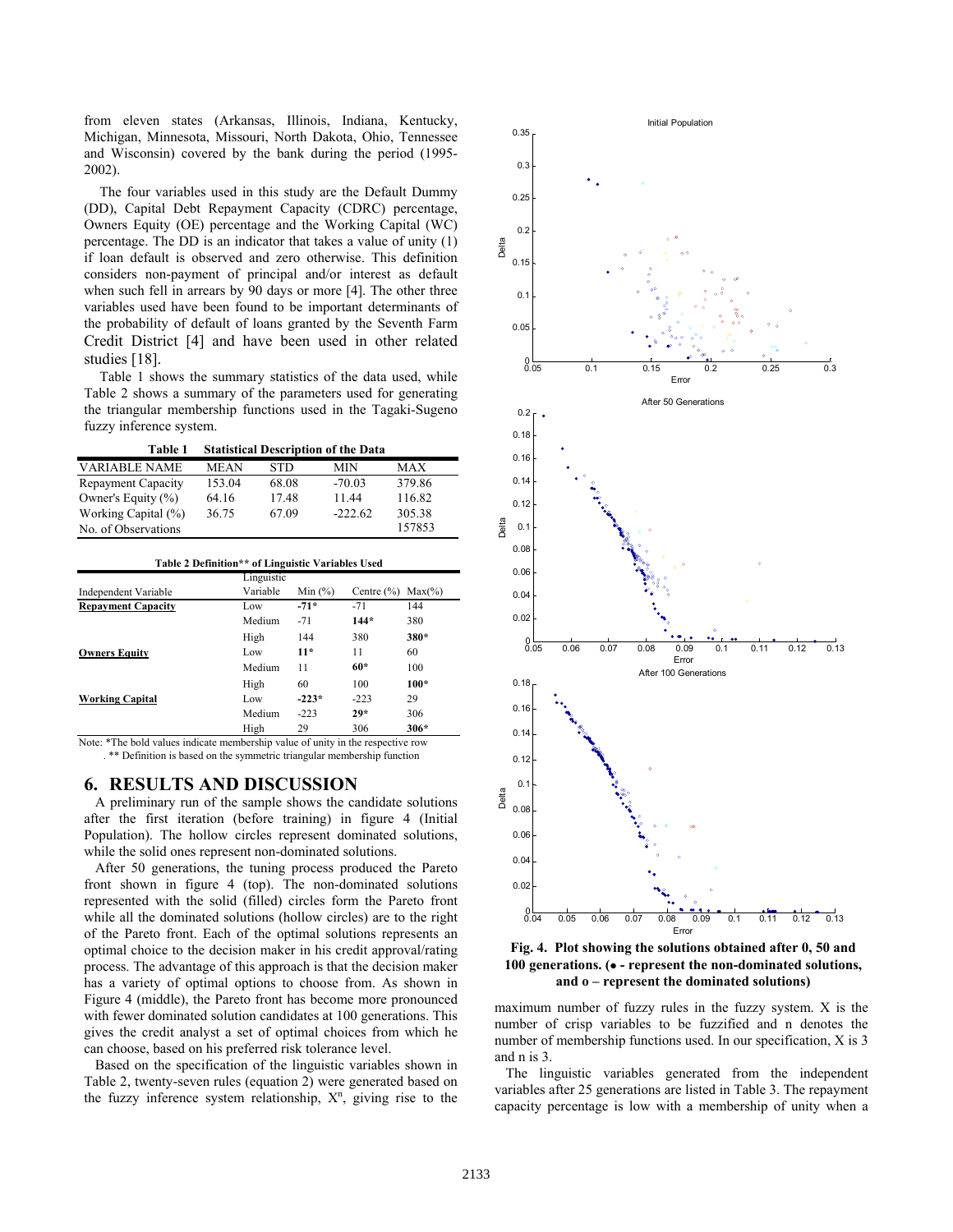| Table 3        | Fuzzy Rules at 25 Iterations |                  |                    |                  |
|----------------|------------------------------|------------------|--------------------|------------------|
| Rule<br>Number | Rep ayment<br>Capacity       | Owners<br>Equity | Working<br>Capital | Rule<br>Strength |
| 19             | Low                          | Low              | high               | 0.8755           |
| 5              | Medium                       | Medium           | Low                | 0.6275           |
| 7              | Low                          | High             | Low                | 0.5491           |
| б              | High                         | Medium           | Low                | 0.5384           |
| 25             | Low                          | High             | high               | 0.4985           |
| 1              | Low                          | Low              | Low                | 0.4974           |
| 15             | High                         | Medium           | Medium             | 0.4937           |
| 9              | High                         | High             | Low                | 0.4112           |
| 22             | Low                          | Medium           | high               | 0.4011           |
| 16             | Low                          | High             | Medium             | 0.3691           |
| 24             | High                         | Medium           | high               | 0.3363           |
| 13             | Low                          | Medium           | Medium             | 0.3224           |
| 18             | High                         | High             | Medium             | 0.3196           |
| 14             | Medium                       | Medium           | Medium             | 0.3194           |
| 27             | High                         | High             | high               | 0.2840           |
| 17             | Medium                       | High             | Medium             | 0.2829           |
| 12             | High                         | Low              | Medium             | 0.2389           |
| 26             | Medium                       | High             | high               | 0.2291           |
| $^{20}$        | Medium                       | Low              | high               | 0.2177           |
| 23             | Medium                       | Medium           | high               | 0.2107           |
| 4              | Low                          | Medium           | Low                | 0.1885           |
| 11             | Medium                       | Low              | Medium             | 0.1771           |
| 3              | High                         | Low              | Low                | 0.1557           |
| 8              | Medium                       | High             | Low                | 0.1419           |
| 10             | Low                          | Low              | Medium             | 0.1322           |
| 21             | High                         | Low              | high               | 0.1320           |
| 2              | Medium                       | Low              | Low                | 0.1277           |

customer's repayment capacity is -71 percent (i.e. his repayment capacity is low). At 144 percent, the customer has a medium repayment capacity, while a repayment capacity of 380 percent translates to high. Values between these extremes vary in their membership of the respective linguistic variable. This specification implies that a customer with repayment capacity of - 71 percent, owners equity of 11 percent and working capital of - 223 percent is modeled as having a low repayment capacity, low owners equity and low working capital (membership values of the linguistic variable are all unity at these values of the independent variables). While this specification follows the statistics of the data used in this study, the linguistic variable definitions can also be standardized in line with credit analysts' experience, industry standard and or the appropriate credit institution's credit policy.

Tables 3-8 show the fuzzy rules optimized at different generations. Each of these results represents a solution rule-set obtained at the Pareto front of respective iteration. At twenty-five generations (Table 3), the low-low-high rule has the highest rule strength. This suggests that low repayment capacity, low owners equity and high working capital percentages is the best indicator of default out of the rule set. This is followed by the mediummedium-low rule with 0.6275 rule strength. This rule indicates that medium repayment capacity, medium owners' equity and low working capital percentages is a good indicator of default status. At this intermediate optimization point, the medium-low-low (medium repayment capacity, low owners equity and low working capital percentages) rule is shown to be the worst indicator of default status.

| Table 4        | Fuzzy Rules at 50     |                          | Generations        |                  |
|----------------|-----------------------|--------------------------|--------------------|------------------|
| Rule<br>Number | Repayment<br>Capacity | <b>Owners</b><br>Eq uity | Working<br>Capital | Rule<br>Strength |
| 19             | Low                   | Low                      | High               | 0.8644           |
| 1              | Low                   | Low                      | Low                | 0.6108           |
| 5              | Medium                | Medium                   | Low                | 0.6091           |
| 22             | Low                   | Medium                   | High               | 0.5362           |
| 25             | Low                   | High                     | high               | 0.5234           |
| 7              | Low                   | High                     | Low                | 0.5189           |
| 15             | high                  | Medium                   | Medium             | 0.4678           |
| 24             | high                  | Medium                   | high               | 0.4024           |
| 17             | Medium                | High                     | Medium             | 0.3682           |
| 18             | high                  | High                     | Medium             | 0.3440           |
| б              | high                  | Medium                   | Low                | 0.3293           |
| 13             | Low                   | Medium                   | Medium             | 0.3162           |
| 9              | high                  | High                     | Low                | 0.2760           |
| 27             | high                  | High                     | high               | 0.2582           |
| 12             | high                  | Low                      | Medium             | 0.2167           |
| 26             | Medium                | High                     | high               | 0.2126           |
| 23             | Medium                | Medium                   | high               | 0.1864           |
| 14             | Medium                | Medium                   | Medium             | 0.1853           |
| 4              | Low                   | Medium                   | Low                | 0.1456           |
| 21             | high                  | Low                      | high               | 0.1335           |
| 10             | Low                   | Low                      | Medium             | 0.1201           |
| 8              | Medium                | High                     | Low                | 0.1117           |
| 11             | Medium                | Low                      | Medium             | 0.0895           |
| 2              | Medium                | Low                      | Low                | 0.0891           |
| 3              | high                  | Low                      | Low                | 0.0777           |
| 20             | Medium                | Low                      | high               | 0.0658           |
| 16             | Low                   | High                     | Medium             | 0.0348           |

The medium-low-high rule and the low-high-medium rule are shown to be the worst indicators of default at 50 generations (Table 4), while the medium-high-low rule and the low-highmedium rule are the worst two indicators of default status with 0.0745 and 0.0334 rule strengths at 75 generations (Table 5).

After 100 iterations (Table 6), the three best rules are the lowlow-low, the low-low-high and the medium-medium-low with 0.8289, 0.7607 and 0.6390 rule strengths respectively. The lowlow-low rule shows that low repayment capacity, low owners' equity and low working capital percentages is the best indicator of whether a loan would default or not. This relationship is shown in three optimal solution rules (Tables  $6 - 8$ ).

## **7. CONCLUSIONS**

It is interesting to note that the best indicators of default status are observed when repayment capacity and owners equity are low and the working capital is either low or high. While this gives an easy to understand, easy to use rule-of-thumb for credit appraisal, it is also in consonance with some previous studies. For instance, earlier studies using logistic regression ([4],[18]) reported that loan default is inversely related with owners' equity. Also, the two worst rule indicators are low repayment capacity, high owners' equity and medium working capital or medium repayment capacity, low owners' equity and high working capital.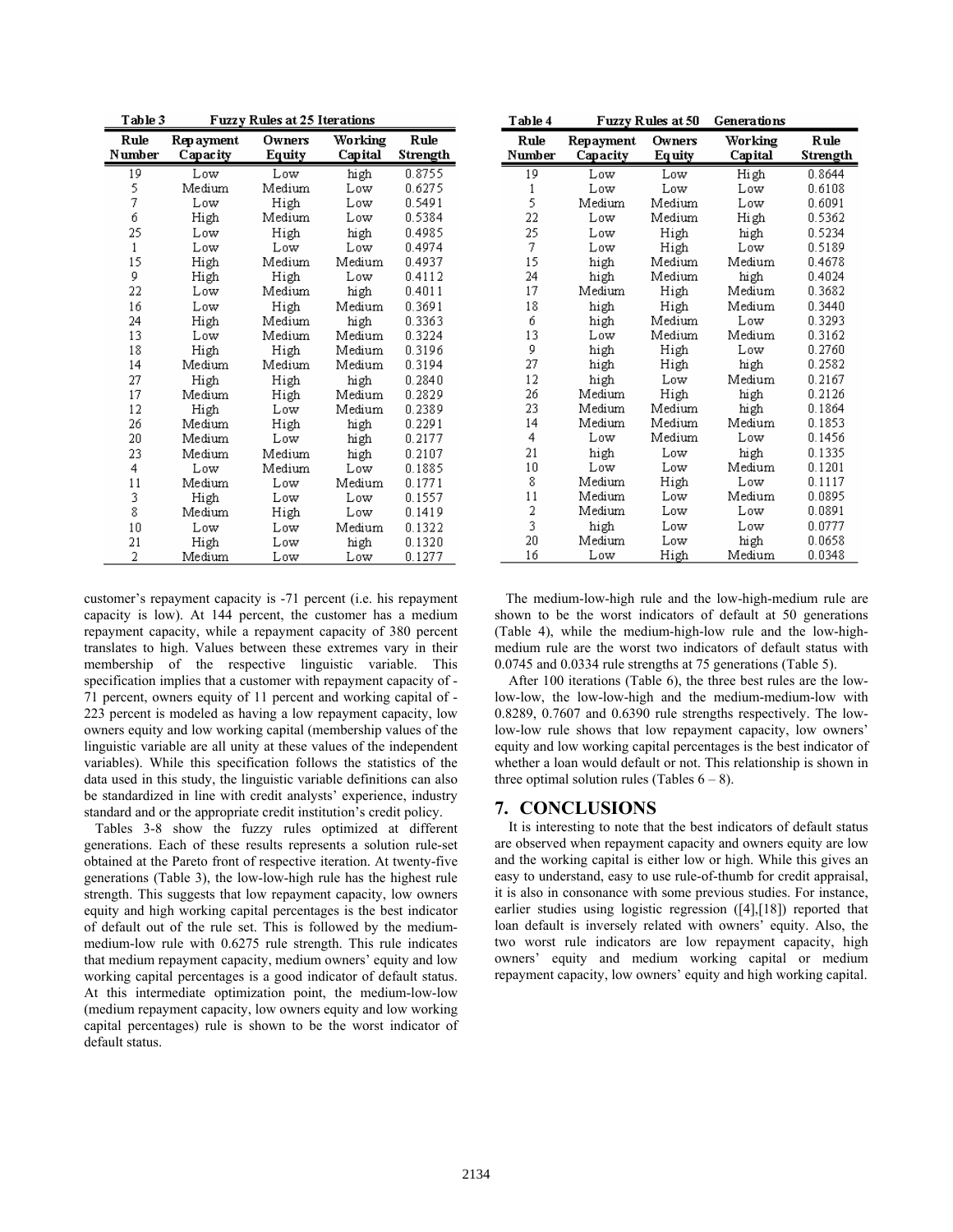| Table 5        | <b>Fuzzy Rules at 75</b> |                         | <b>Generations</b> |                  |
|----------------|--------------------------|-------------------------|--------------------|------------------|
| Rule<br>Number | Repayment<br>Capacity    | <b>Owners</b><br>Equity | Working<br>Capital | Rule<br>Strength |
| 19             | Low                      | Low                     | high               | 0.8904           |
| 1              | Low                      | Low                     | Low                | 0.6355           |
| 5              | Medium                   | Medium                  | Low                | 0.6003           |
| 22             | Low                      | Medium                  | high               | 0.5259           |
| 25             | Low                      | high                    | high               | 0.5246           |
| 7              | Low                      | high                    | Low                | 0.5241           |
| 15             | High                     | Medium                  | Medium             | 0.4838           |
| 24             | High                     | Medium                  | high               | 0.3782           |
| 17             | Medium                   | high                    | Medium             | 0.3709           |
| б              | High                     | Medium                  | Low                | 0.3499           |
| 18             | High                     | high                    | Medium             | 0.3307           |
| 13             | Low                      | Medium                  | Medium             | 0.3143           |
| 9              | High                     | high                    | Low                | 0.2800           |
| 27             | High                     | high                    | high               | 0.2625           |
| 12             | High                     | Low                     | Medium             | 0.2161           |
| 26             | Medium                   | high                    | high               | 0.2146           |
| 23             | Medium                   | Medium                  | high               | 0.1845           |
| 4              | Low                      | Medium                  | Low                | 0.1499           |
| 21             | High                     | Low                     | high               | 0.1327           |
| 10             | Low                      | Low                     | Medium             | 0.1207           |
| 14             | Medium                   | Medium                  | Medium             | 0.1198           |
| 20             | Medium                   | Low                     | high               | 0.0904           |
| 11             | Medium                   | Low                     | Medium             | 0.0878           |
| 2              | Medium                   | Low                     | Low                | 0.0875           |
| 3<br>8         | High                     | Low                     | Low                | 0.0874           |
|                | Medium                   | High                    | Low                | 0.0745           |
| 16             | Low                      | High                    | Medium             | 0.0334           |

| Table 7 Fuzzy Rules After 100 Generations (B) |  |
|-----------------------------------------------|--|
|                                               |  |

| Rule   | Repayment | Owners  | Working | Rule     |
|--------|-----------|---------|---------|----------|
| Number | Capacity  | Eq uity | Capital | Strength |
| 1      | Low       | Low     | Low     | 0.8290   |
| 19     | Low       | Low     | high    | 0.7530   |
| 5      | Medium    | Medium  | Low     | 0.6410   |
| б      | High      | Medium  | Low     | 0.4950   |
| 7      | Low       | High    | Low     | 0.4450   |
| 17     | Medium    | High    | Medium  | 0.4080   |
| 15     | High      | Medium  | Medium  | 0.4050   |
| 22     | Low       | Medium  | high    | 0.4030   |
| 24     | High      | Medium  | high    | 0.4000   |
| 9      | High      | High    | Low     | 0.3670   |
| 14     | Medium    | Medium  | Medium  | 0.3540   |
| 26     | Medium    | High    | high    | 0.3510   |
| 27     | high      | High    | high    | 0.2960   |
| 25     | Low       | High    | high    | 0.2900   |
| 18     | high      | High    | Medium  | 0.2860   |
| 13     | Low       | Medium  | Medium  | 0.2430   |
| 23     | Medium    | Medium  | high    | 0.2390   |
| 4      | Low       | Medium  | Low     | 0.2210   |
| 3      | high      | Low     | Low     | 0.2080   |
| 21     | high      | Low     | high    | 0.1480   |
| 12     | high      | Low     | Medium  | 0.1220   |
| 10     | Low       | Low     | Medium  | 0.1140   |
| 11     | Medium    | Low     | Medium  | 0.0831   |
| 2      | Medium    | Low     | Low     | 0.0555   |
| 8      | Medium    | High    | Low     | 0.0463   |
| 16     | Low       | High    | Medium  | 0.0276   |
| 20     | Medium    | Low     | high    | 0.0222   |

| Rule<br>Number | Repayment<br>Capacity | <b>Owners</b><br>Equity | Working<br>Capital | Rule<br>Strength |
|----------------|-----------------------|-------------------------|--------------------|------------------|
| 1              | Low                   | Low                     | Low                | 0.8289           |
| 19             | Low                   | Low                     | high               | 0.7607           |
| 5              | Medium                | Medium                  | Low                | 0.6390           |
| б              | High                  | Medium                  | Low                | 0.4601           |
| 7              | Low                   | High                    | Low                | 0.4390           |
| 17             | Medium                | High                    | Medium             | 0.4202           |
| 15             | High                  | Medium                  | Medium             | 0.4164           |
| 22             | Low                   | Medium                  | high               | 0.4030           |
| 24             | High                  | Medium                  | high               | 0.4016           |
| 9              | High                  | High                    | Low                | 0.3532           |
| 26             | Medium                | High                    | high               | 0.3509           |
| 14             | Medium                | Medium                  | Medium             | 0.3391           |
| 27             | High                  | High                    | high               | 0.2983           |
| 25             | Low                   | High                    | high               | 0.2916           |
| 18             | High                  | High                    | Medium             | 0.2836           |
| 13             | Low                   | Medium                  | Medium             | 0.2434           |
| 23             | Medium                | Medium                  | high               | 0.2412           |
| 4              | Low                   | Medium                  | Low                | 0.2137           |
| 3              | High                  | Low                     | Low                | 0.1888           |
| 21             | High                  | Low                     | high               | 0.1502           |
| 10             | Low                   | Low                     | Medium             | 0.1121           |
| 12             | High                  | Low                     | Medium             | 0.1029           |
| 2              | Medium                | Low                     | Low                | 0.0598           |
| 11             | Medium                | Low                     | Medium             | 0.0514           |
| 8              | Medium                | High                    | Low                | 0.0325           |
| 20             | Medium                | Low                     | high               | 0.0176           |
| 16             | Low                   | High                    | Medium             | 0.0113           |

|  | Table 8 Fuzzy Rules After 100 Generations (C) |  |
|--|-----------------------------------------------|--|
|  |                                               |  |

| Rule   | Repayment | Owners | Working | Rule        |
|--------|-----------|--------|---------|-------------|
| Number | Cap acity | Equity | Capital | Strength    |
| 1      | Low       | Low    | Low     | 0.8310      |
| 19     | Low       | Low    | high    | 0.7640      |
| 5      | Medium    | Medium | Low     | 0.6400      |
| б      | high      | Medium | Low     | 0.4850      |
| 7      | Low       | High   | Low     | 0.4370      |
| 17     | Medium    | High   | Medium  | 0.4140      |
| 15     | high      | Medium | Medium  | 0.4130      |
| 22     | Low       | Medium | high    | 0.4020      |
| 24     | high      | Medium | high    | 0.4010      |
| 9      | high      | High   | Low     | 0.3550      |
| 26     | Medium    | High   | high    | 0.3460      |
| 14     | Medium    | Medium | Medium  | 0.3460      |
| 27     | high      | High   | high    | 0.2960      |
| 25     | Low       | High   | high    | 0.2890      |
| 18     | high      | High   | Medium  | 0.2870      |
| 23     | Medium    | Medium | high    | 0.2460      |
| 13     | Low       | Medium | Medium  | 0.2440      |
| 4      | Low       | Medium | Low     | 0.2200      |
| 3      | high      | Low    | Low     | 0.2040      |
| 21     | high      | Low    | high    | 0.1570      |
| 10     | Low       | Low    | Medium  | 0.1200      |
| 12     | high      | Low    | Medium  | 0.1040      |
| 11     | Medium    | Low    | Medium  | 0.0734      |
| 2      | Medium    | Low    | Low     | 0.0543      |
| 8      | Medium    | High   | Low     | 0.0400      |
| 20     | Medium    | Low    | high    | 0.0177      |
| 16     | Low       | High   | Medium  | $_{0.0072}$ |

Table 6 Fuzzy Rules After 100 Generations (A)